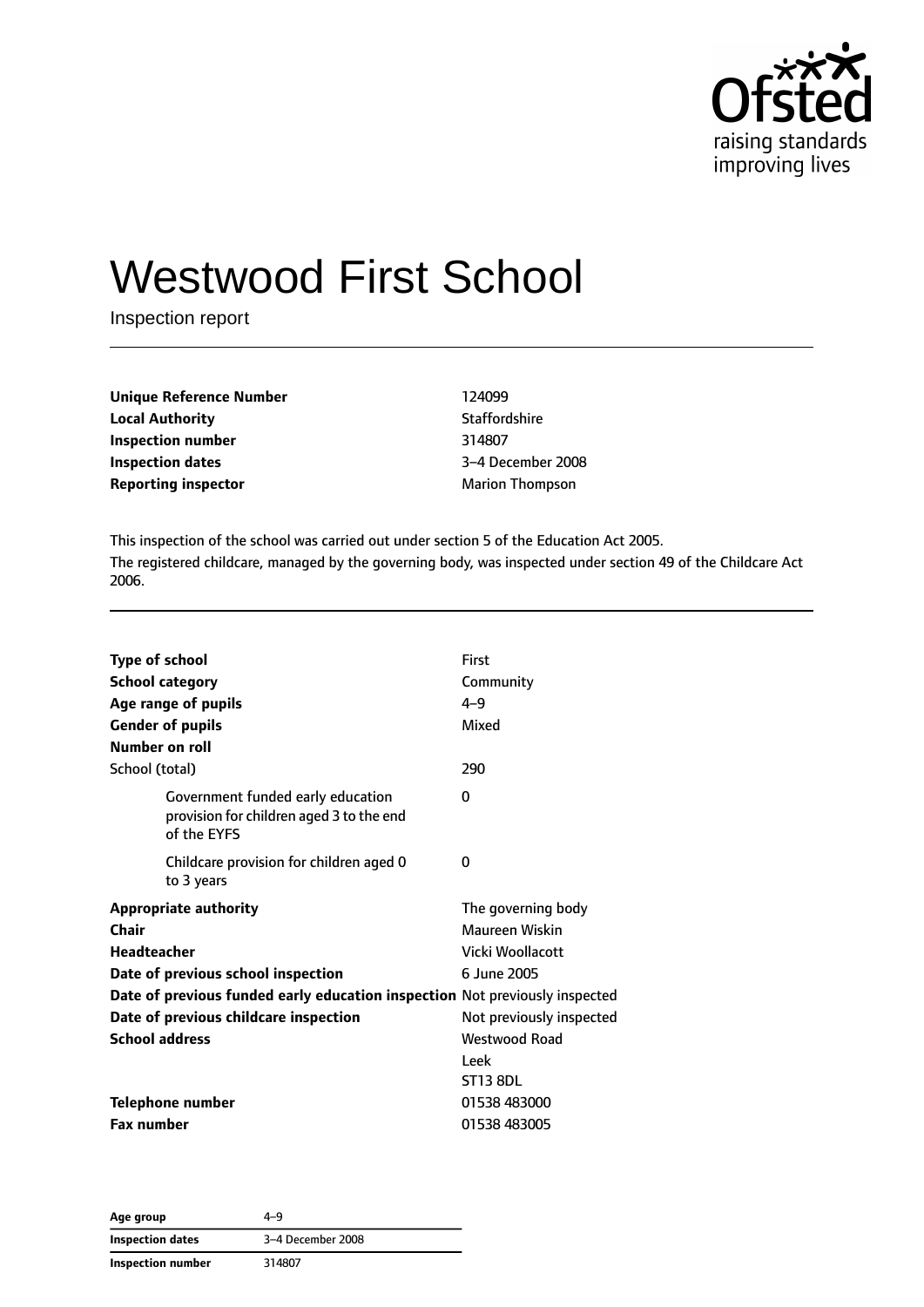.

<sup>©</sup> Crown copyright 2008

Website: www.ofsted.gov.uk

This document may be reproduced in whole or in part for non-commercial educational purposes, provided that the information quoted is reproduced without adaptation and the source and date of publication are stated.

Further copies of this report are obtainable from the school. Under the Education Act 2005, the school must provide a copy of this report free of charge to certain categories of people. A charge not exceeding the full cost of reproduction may be made for any other copies supplied.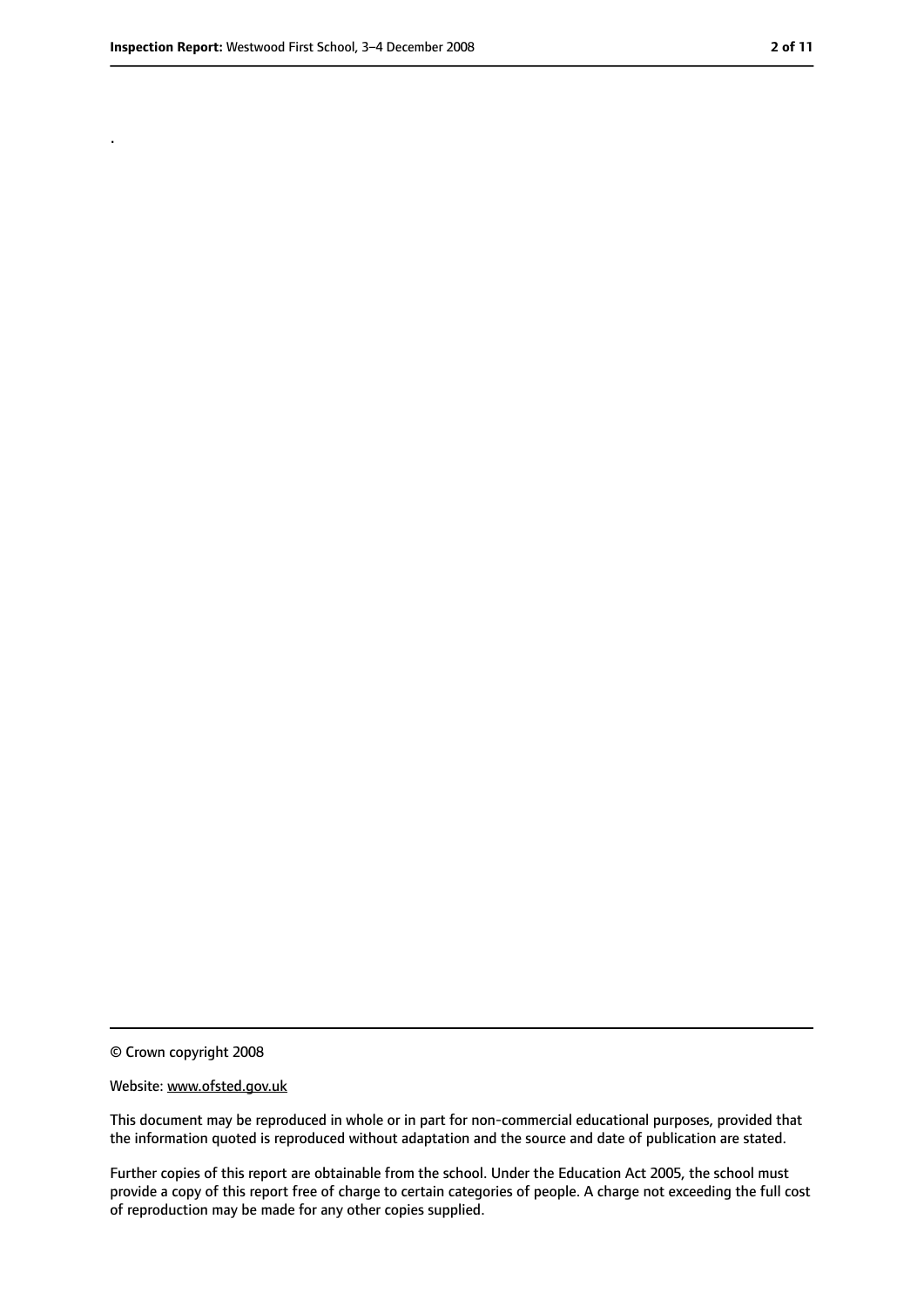# **Introduction**

The inspection was carried out by three Additional Inspectors.

## **Description of the school**

This is a large first school, which has a large Early Years Foundation Stage (EYFS). The great majority of pupils come from White British backgrounds. The proportion of pupils identified as having learning difficulties and/or disabilities is below average. The school has gained the Green Flag Eco Schools Award, Healthy Schools status, Active Mark 2007 and Dyslexia Friendly status (Level 1). Over the last academic year, the school has experienced a large number of staffing changes, including in the leadership of the school. Following many temporary arrangements, staffing is now stable. There is before and after school care for children aged four to twelve and separate pre-school provision for children aged two-and-a-half to four on the school site, both run privately.

#### **Key for inspection grades**

| Grade 1 | Outstanding  |
|---------|--------------|
| Grade 2 | Good         |
| Grade 3 | Satisfactory |
| Grade 4 | Inadequate   |
|         |              |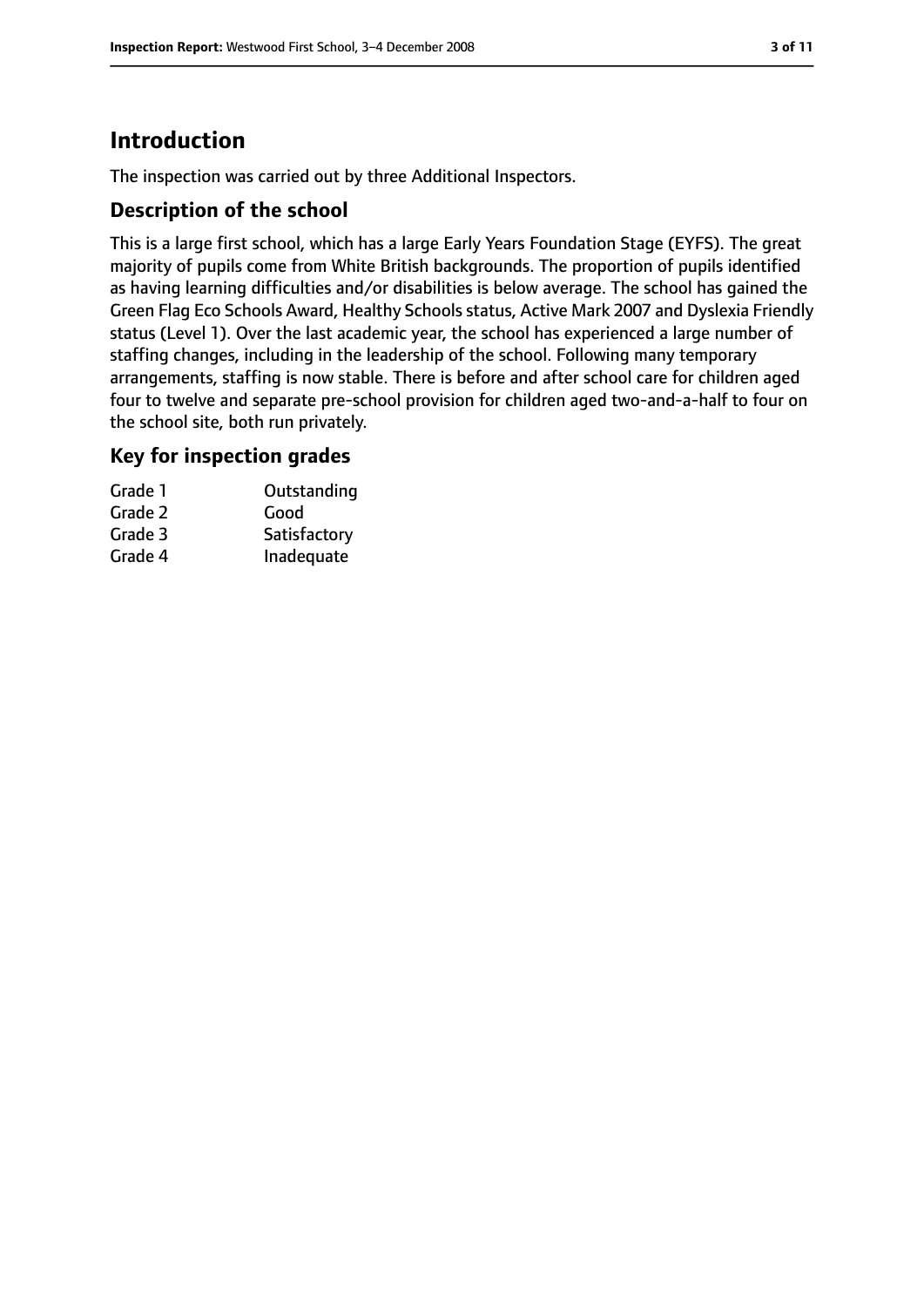## **Overall effectiveness of the school**

#### **Grade: 3**

The school provides a sound education for its pupils, and some aspects of its work are good. Teaching, leadership and management and the curriculum, which are currently satisfactory, are improving rapidly. Provision in the EYFS is good. The school has the overwhelming support of parents, who really appreciate the good care, support and guidance the school provides for their children. As one parent, typical of many, correctly wrote, 'I always feel that my child is in a safe environment, where staff really care about children's views and their welfare.' Another accurately commented, 'This school treats every child as an individual.'

Parents rightly value the major contribution the school makes to children's good personal development. Pupils enjoy school, they pay good attention to safety and attendance is well above average. Behaviour is good and pupils' enthusiasm for learning is evident in most lessons. Spiritual, moral, social and cultural development is satisfactory. Pupils, even the youngest, sing with gusto in assembly and show respect for others. However, in this largely mono-cultural school, pupils have little knowledge about the range of faiths and cultures in Britain because there is limited coverage in the curriculum. The contribution pupils make to the school and local community is good, because the school responds well to children's suggestions, such as initiating collections for charity. Through the lifestyle they adopt, pupils show that they are aware of the importance of a balanced diet and regular exercise.

Achievement isimproving because of the strong emphasis placed by the headteacher on raising standards. She is soundly supported by a purposeful senior team and hardworking staff. Self-evaluation is sound, although occasionally over-generous, and planning is effective. Areas for improvement are carefully prioritised and support is provided to ensure their success; for example the subject co-ordinators, some of whom are new to their roles, are rapidly gaining in subject and managerial expertise because of well-focused staff development. The school has set challenging targets, which are raising expectations about what pupils are capable of achieving. Governors provide good support for the school. The level of challenge they provide, whilst satisfactory, is less effective.

Pupils reach standards that are broadly average by the time they are in Year 4 and their achievement is satisfactory. Pupils with learning difficulties and/or disabilities make good progress, because they are supported well. Parents frequently comment on recent improvements in reading, where the school has introduced methods that have helped their children to develop a keen interest in books. This includes non- fiction texts, which boys, in particular, find interesting. Standards in writing, science and mathematics are beginning to rise, and pupils are starting to make better progress, because identified areas of weakness are being tackled robustly. A number of pupils, especially the more able, do not make as much progress as they should, because in a minority of lessons, teaching lacks sufficient pace and challenge to meet their needs.

Improvements in teaching and the curriculum contribute to pupils' more rapid progress. The quality of teaching issatisfactory overall, and an increasing proportion is good and occasionally excellent. Throughout the school, better use is being made of ongoing assessment to help pupils to improve their work. The reviewed curriculum is engaging pupils' interests, but occasionally does not provide enough challenge, particularly for more able pupils. Academic guidance is good. Careful marking, constructive feedback and opportunities for peer- and self-assessment in lessons are helping pupils to understand how to improve their work.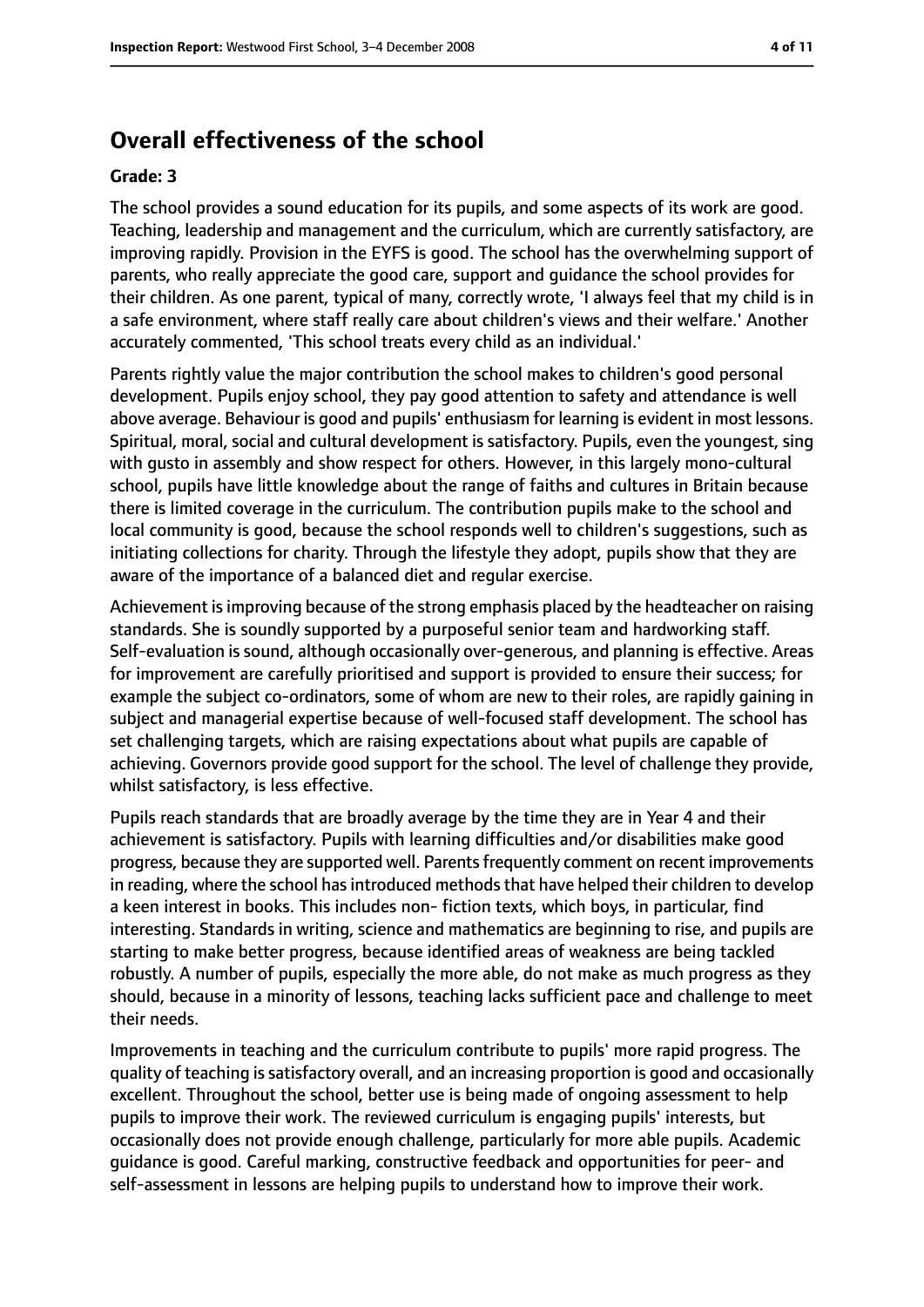The school has made satisfactory progress since the previous inspection and has sound capacity to improve further. Pupils' good social development and sound basic skills prepare them satisfactorily for the future.

## **Effectiveness of the Early Years Foundation Stage**

#### **Grade: 2**

Provision in the EYFS is good and it is well led and managed. Children have levels of skills around those expected for their age on entry. They achieve well, reaching levels above those expected on entry to Year 1. They settle well, because the school forms good links with parents and pre-school providers.

Staff place a high priority on children's health, safety and welfare, which results in good personal development. Children are encouraged to develop good eating habits by having fruit and water and have good opportunities for physical exercise, whatever the weather. Because staff take good care of them, children play well on their own and in groups, displaying much self-confidence. Teaching provides a good level of challenge, because it is based on a careful assessment of children's needs. Children listen attentively and concentrate, often for long periods of time, and they contribute confidently in class. In the outside area, for example, children looked at what happens to ice when it melts, having felt ice-filled balloons earlier in the classroom. This improved their vocabulary and spoken language as well as increasing their knowledge. Children have access to a wide range of carefully chosen activities across all areas of learning, both indoors and outside, that are well matched to their needs. There is a good balance of teacher-led and child-initiated activities, so children become increasingly independent. Parents value the good communication they have with staff and appreciate the safe, stimulating and secure environment provided.

## **What the school should do to improve further**

- Raise achievement in writing, mathematics and science, especially for the most able pupils, so that the challenging targets set are reached.
- Improve teaching and the curriculum so that pupils are consistently presented with lessons that are conducted at a good pace and with an appropriate level of challenge.
- Improve pupils' understanding of the beliefs and traditions of the wide range of cultures found in Britain today, by providing sufficient planned opportunities.

A small proportion of the schools whose overall effectiveness is judged satisfactory but which have areas of underperformance will receive a monitoring visit by an Ofsted inspector before their next section 5 inspection.

# **Achievement and standards**

#### **Grade: 3**

Standards are broadly average and achievement is satisfactory. Standards in reading are now above average. By the time they leave, most pupils read fluently with enjoyment and understanding. This is a result of the successful strategies the school has introduced. In writing and science, standards are broadly average. Pupils are beginning to make faster progress, because of better use of assessment and a closer focus on areas identified for improvement, such as writing complex sentences in English and investigations in science. Standards in mathematics are below average, but the rate of improvement over recent months has increased. Progress is now at least satisfactory. Rates of progress in learning vary across the school, with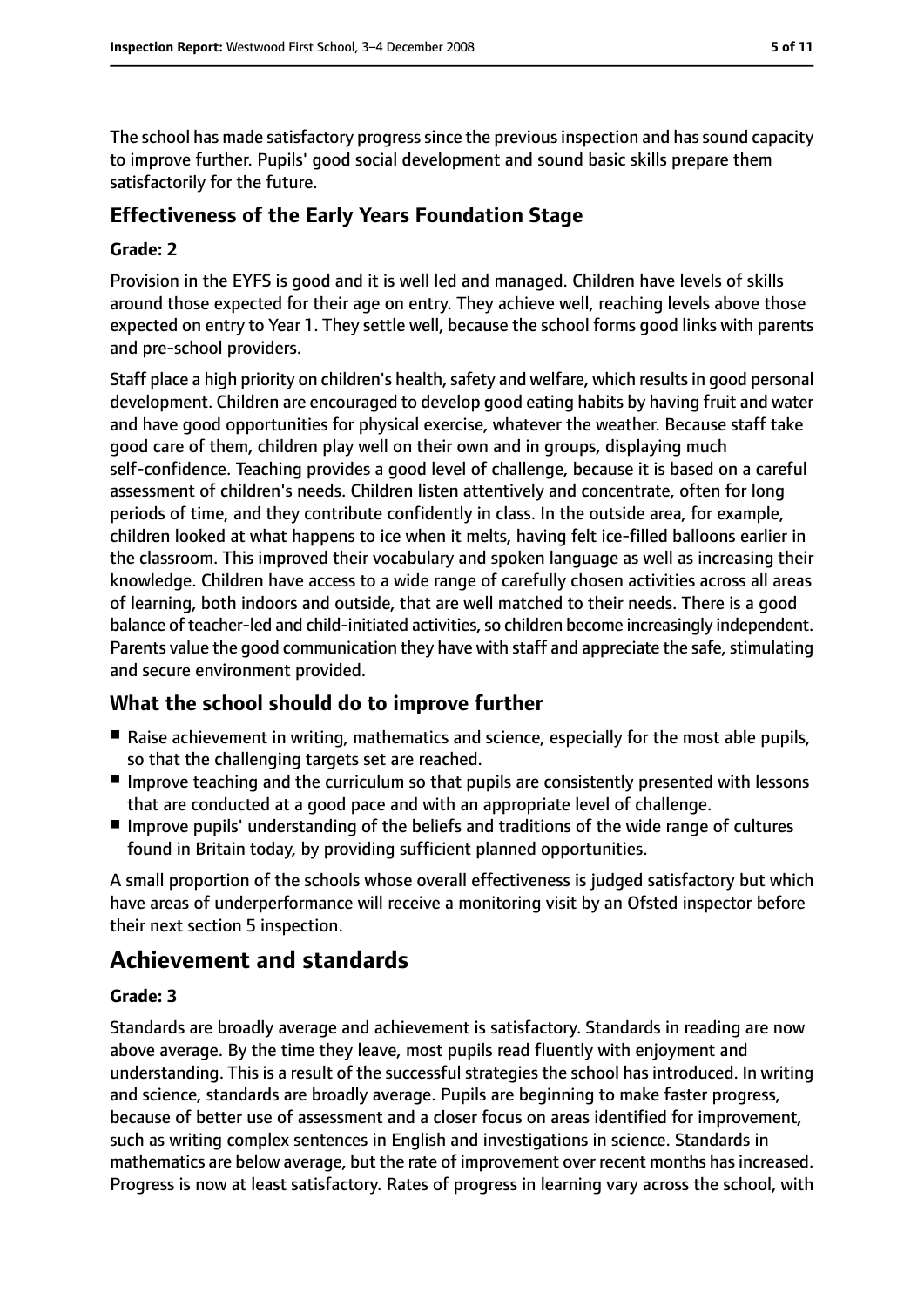pupils making most progressin lessons which provide good pace. In a minority of lessons, pupils, especially the most able, make slower progress than they could, because the work lacks pace and challenge. Pupils with learning difficulties and/or disabilities make good progress because support is well organised.

# **Personal development and well-being**

#### **Grade: 2**

Pupils enjoy school because they like their teachers and the activities they do in lessons. Their attendance is well above average. They feel safe and say there is no bullying. They also feel secure going to any adult if they are anxious or upset. Most pupils have positive attitudes to their learning, although they are occasionally a little distracted when not fully engaged by the lesson. Pupils have a good grasp of the importance of a healthy lifestyle. They make a good contribution to the school and local community. There is an active school council and pupils initiate their own ideas for charity collections; for example, some Year 2 pupils raised money for those affected by the Chinese earthquake. Spiritual, moral, social and cultural development is satisfactory overall. Pupils know right from wrong and have well-developed social skills. They are polite and respectful to each other and to visitors; for example, they readily help by opening doors. However, pupils do not have a good enough understanding of the beliefs and values of minority ethnic groups living in Britain today. Good working relationships between pupils and broadly average standards in basic skills ensure that pupils are soundly prepared for future life.

# **Quality of provision**

## **Teaching and learning**

#### **Grade: 3**

Most lessons have clear learning objectives, so that pupils understand what they are trying to achieve. Teachers provide opportunities for pupils to assess their own progress, which is helping them to improve their work. Marking is mainly good, and outlines the next steps pupils need to take. The best lessons provide pupils with a high level of challenge and have good pace. Pupils respond by working enthusiastically. In satisfactory lessons, learning objectives tend to be less well focused, and activities lack pace and challenge, especially for the most able pupils. On occasions, this leads to a little inattention. Relationships with teachers are good and motivate pupilsto learn. Pupils with learning difficulties and/or disabilities are provided with well targeted support, especially those with behavioural difficulties.

#### **Curriculum and other activities**

#### **Grade: 3**

Curriculum requirements are fully met. There are strengths in the way the school has made links between subjects that make the curriculum as a whole more relevant and interesting to pupils, especially for the boys. The range of activities, visits and visitors is good and widens pupils' experience; for example, pupils learn circus skills, visit concert halls, and the Gladstone Pottery, and take part in a wide range of musical and drama activities. The range of out-of-school clubs, sports and arts activities is good and a large number of pupils take part in them. The personal, health, social and citizenship programme supports pupils well with their social and emotional development. However, the curriculum does not always provide a high enough level of challenge, especially for the more able pupils, and there are limited opportunities to develop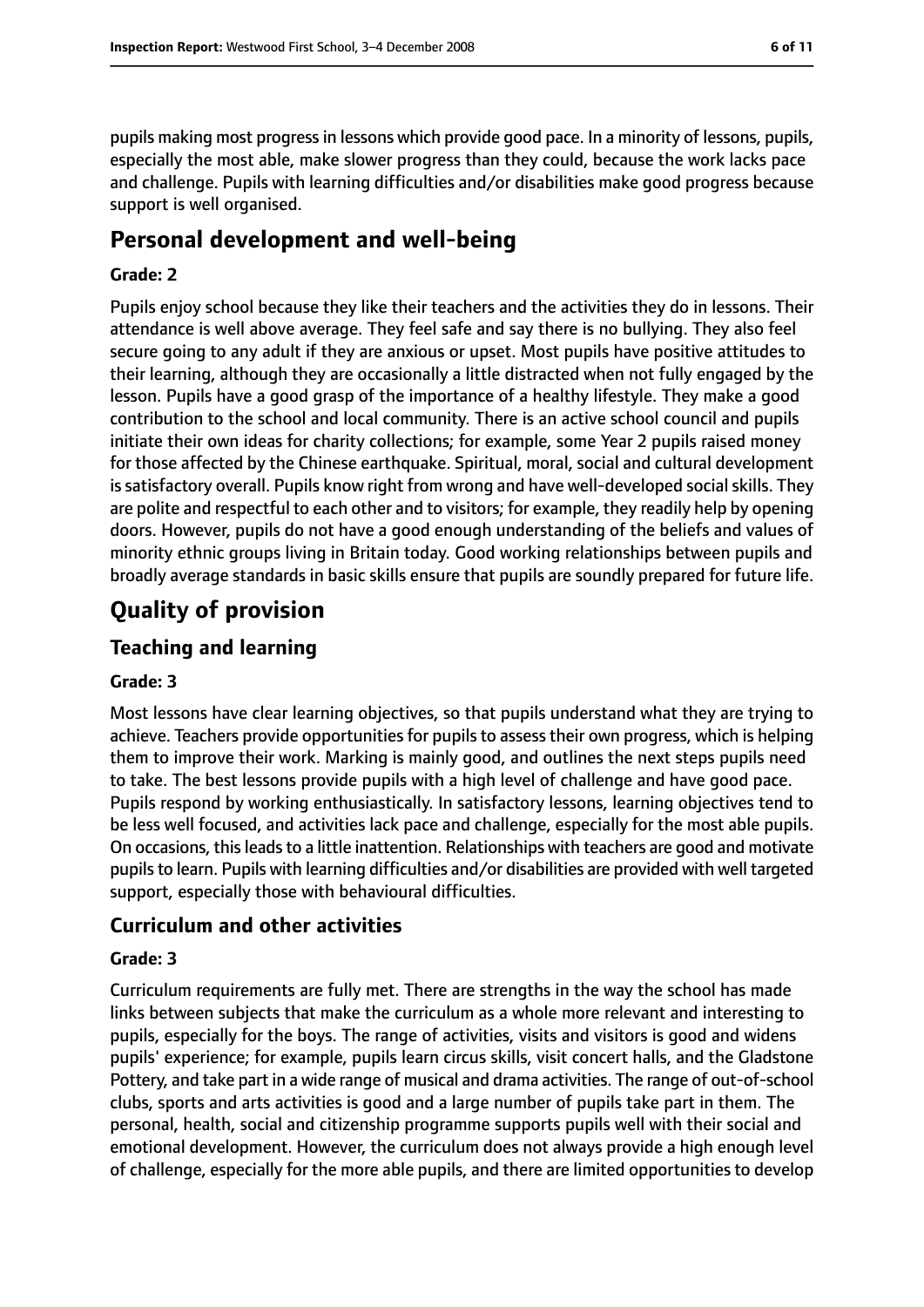an understanding of the multicultural society in Britain today. Support for pupils with learning difficulties and/or disabilities is good.

#### **Care, guidance and support**

#### **Grade: 2**

The school has thorough and rigorous procedures to ensure pupils' safety and well-being. Procedures to deal with vulnerable pupils are good. There are very good relationships between staff, pupils and families, leading to good pastoral care and support. Parents' views of the school are exceptionally positive and they appreciate the efforts of all staff. Procedures to deal with unacceptable behaviour are effective and fully understood by pupils. This has led to better behaviour in class. Academic guidance is good. Pupils' progress is monitored carefully in English and mathematics, but is not yet tracked as closely in science. Assessment information is used to set targets. Pupils know their targets in numeracy and literacy, they can explain what they mean and, for the most part, know what they need to do to improve. This is contributing to their improving achievement.

# **Leadership and management**

#### **Grade: 3**

The headteacher provides a good sense of educational direction for the school, focused on improving achievement. She is effectively supported by a hardworking staff and senior team. Self-evaluation is accurate and is based on a thorough analysis of the school's performance. As a result, pupils make good progress in reading and are beginning to make faster progress in mathematics, writing and science. The school makes a satisfactory contribution to community cohesion, but pupils' knowledge and understanding of the range of faiths and cultures across the national community is limited. Subject co-ordinators' work is sound overall and good in some subjects, such as in literacy. Governors provide good support for the school, for example using their individual expertise well in guiding and informing a recent school building project. Governors' monitoring of the work of the school is satisfactory.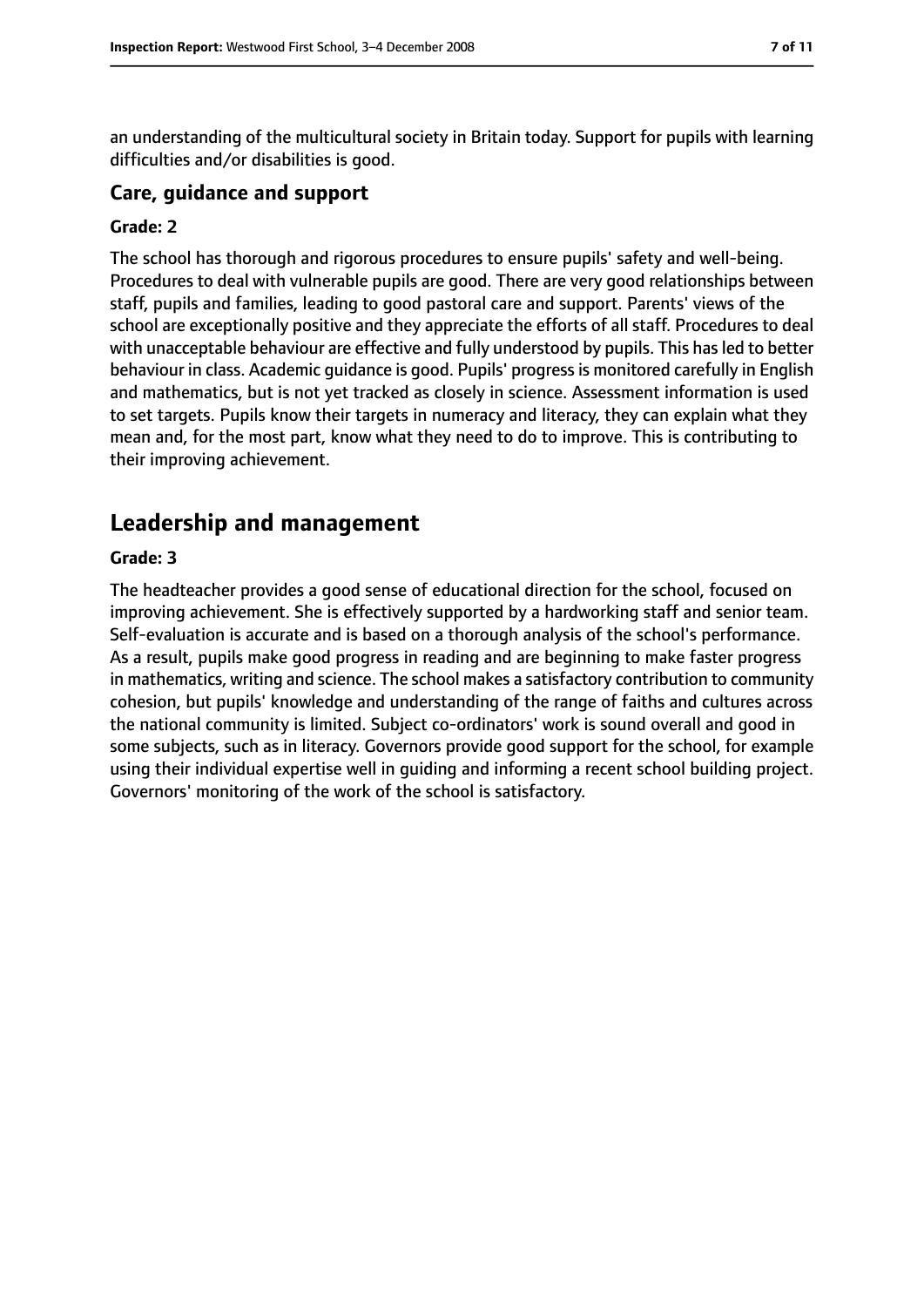**Any complaints about the inspection or the report should be made following the procedures set out in the guidance 'Complaints about school inspection', which is available from Ofsted's website: www.ofsted.gov.uk.**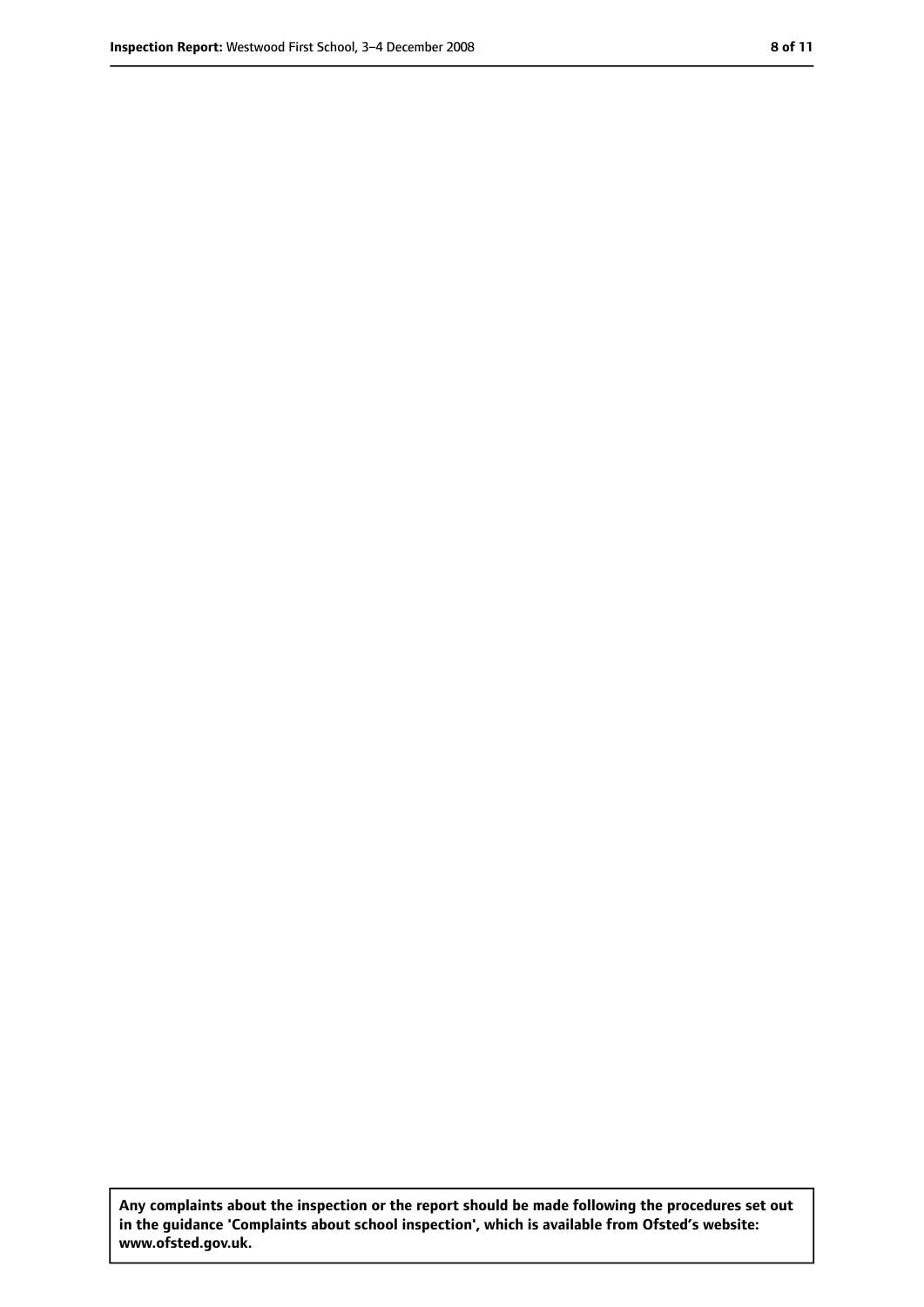# **Inspection judgements**

| ˈ Key to judgements: grade 1 is outstanding, grade 2 good, grade 3 satisfactory, and | School         |
|--------------------------------------------------------------------------------------|----------------|
| grade 4 inadequate                                                                   | <b>Overall</b> |

#### **Overall effectiveness**

| How effective, efficient and inclusive is the provision of<br>education, integrated care and any extended services in meeting the<br>needs of learners? |     |
|---------------------------------------------------------------------------------------------------------------------------------------------------------|-----|
| Effective steps have been taken to promote improvement since the last<br>inspection                                                                     | Yes |
| How well does the school work in partnership with others to promote learners'<br>well being?                                                            |     |
| The capacity to make any necessary improvements                                                                                                         |     |

# **Effectiveness of the Early Years Foundation Stage**

| How effective is the provision in meeting the needs of children in the<br>l EYFS?              |  |
|------------------------------------------------------------------------------------------------|--|
| How well do children in the EYFS achieve?                                                      |  |
| How good are the overall personal development and well-being of the children<br>I in the EYFS? |  |
| How effectively are children in the EYFS helped to learn and develop?                          |  |
| How effectively is the welfare of children in the EYFS promoted?                               |  |
| How effectively is provision in the EYFS led and managed?                                      |  |

#### **Achievement and standards**

| How well do learners achieve?                                                  |  |
|--------------------------------------------------------------------------------|--|
| $\vert$ The standards <sup>1</sup> reached by learners                         |  |
| How well learners make progress, taking account of any significant variations  |  |
| between groups of learners                                                     |  |
| How well learners with learning difficulties and/or disabilities make progress |  |

## **Annex A**

<sup>&</sup>lt;sup>1</sup>Grade 1 - Exceptionally and consistently high; Grade 2 - Generally above average with none significantly below average; Grade 3 - Broadly average to below average; Grade 4 - Exceptionally low.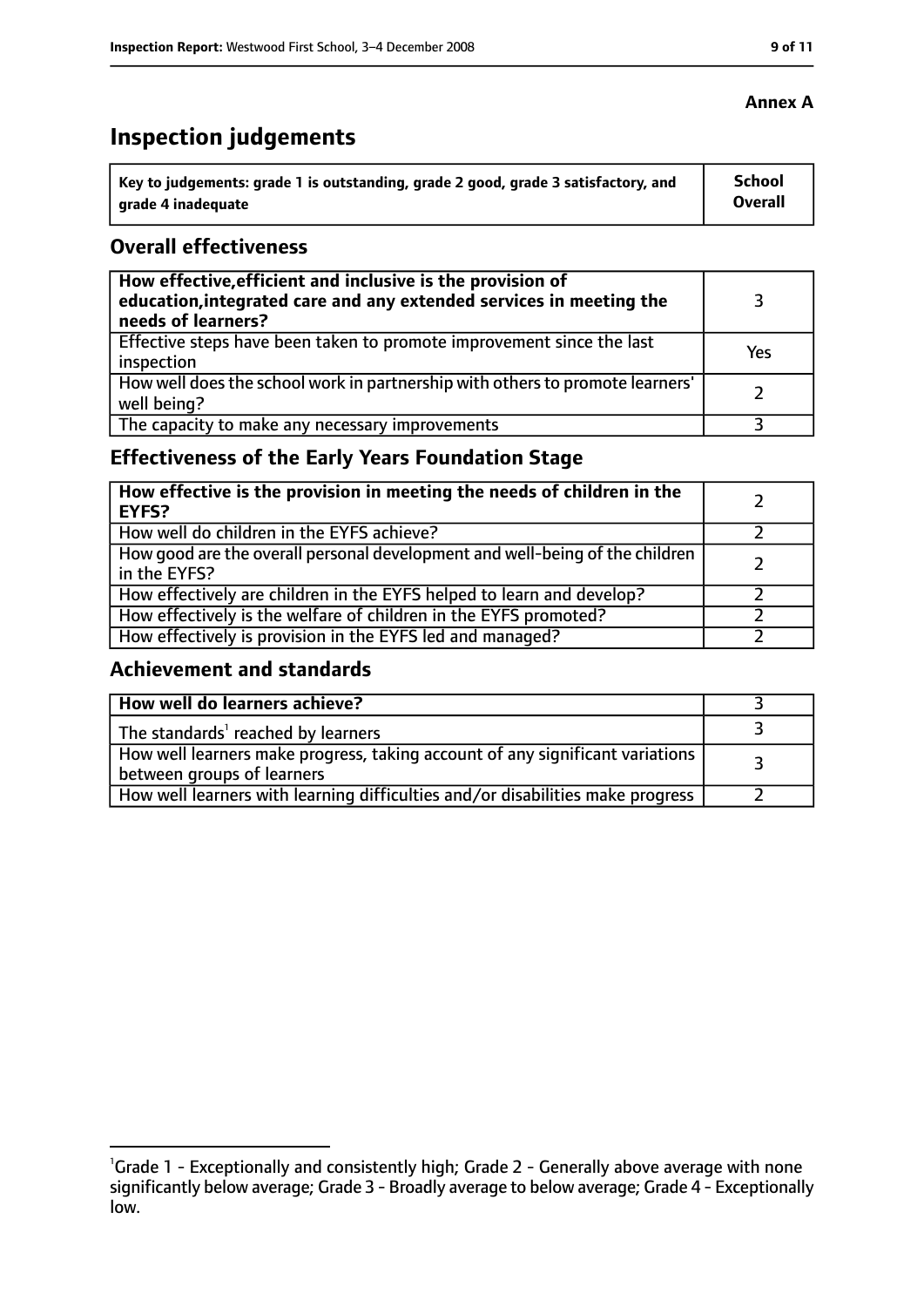# **Personal development and well-being**

| How good are the overall personal development and well-being of the<br>learners?                                 |   |
|------------------------------------------------------------------------------------------------------------------|---|
| The extent of learners' spiritual, moral, social and cultural development                                        | 3 |
| The extent to which learners adopt healthy lifestyles                                                            |   |
| The extent to which learners adopt safe practices                                                                |   |
| The extent to which learners enjoy their education                                                               |   |
| The attendance of learners                                                                                       |   |
| The behaviour of learners                                                                                        |   |
| The extent to which learners make a positive contribution to the community                                       |   |
| How well learners develop workplace and other skills that will contribute to<br>their future economic well-being |   |

# **The quality of provision**

| How effective are teaching and learning in meeting the full range of<br>learners' needs?              |  |
|-------------------------------------------------------------------------------------------------------|--|
| How well do the curriculum and other activities meet the range of needs and<br>interests of learners? |  |
| How well are learners cared for, quided and supported?                                                |  |

# **Leadership and management**

| How effective are leadership and management in raising achievement<br>and supporting all learners?                                              |     |
|-------------------------------------------------------------------------------------------------------------------------------------------------|-----|
| How effectively leaders and managers at all levels set clear direction leading<br>to improvement and promote high quality of care and education |     |
| How effectively leaders and managers use challenging targets to raise standards                                                                 | 3   |
| The effectiveness of the school's self-evaluation                                                                                               | 3   |
| How well equality of opportunity is promoted and discrimination eliminated                                                                      | 3   |
| How well does the school contribute to community cohesion?                                                                                      | 3   |
| How effectively and efficiently resources, including staff, are deployed to<br>achieve value for money                                          |     |
| The extent to which governors and other supervisory boards discharge their<br>responsibilities                                                  | 3   |
| Do procedures for safequarding learners meet current government<br>requirements?                                                                | Yes |
| Does this school require special measures?                                                                                                      | No  |
| Does this school require a notice to improve?                                                                                                   | No  |